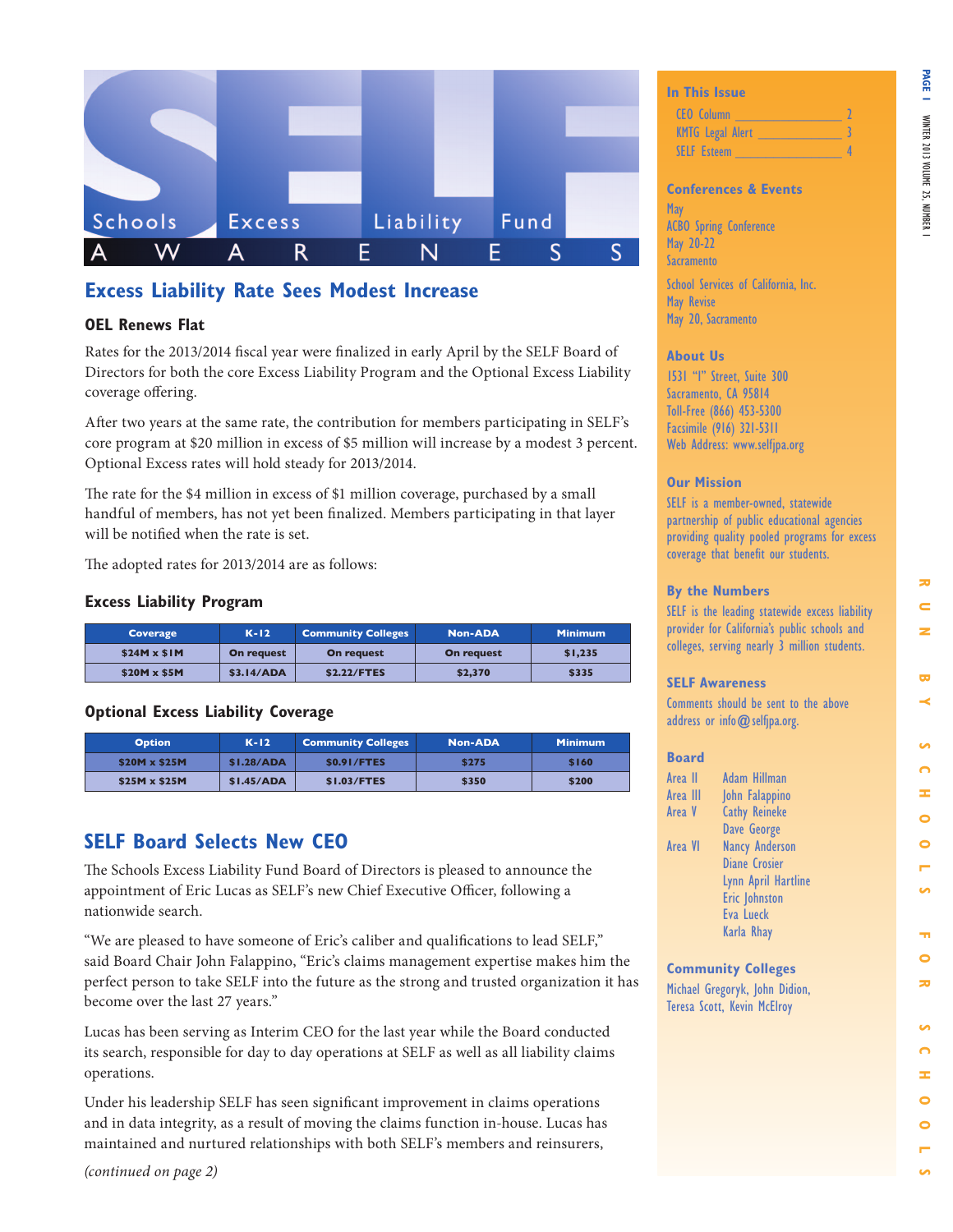## *(continued from page 1)*

# **A Message from Eric Lucas**



As this is my inaugural column since being named SELF's CEO, I wish to thank the SELF Board for placing their trust and confidence in me to provide leadership for the organization. I would also be remiss in not thanking the

SELF staff for their continued dedication and support during the interim period.

Having been in this industry for approaching 30 years, one thing I have noticed that remains a constant, are the individuals I have met along the way. Legal, insurance, and risk professionals who believe in what they do day-to-day can make a difference. The SELF membership for example, via their JPA association and/or their own staff, seeks to make the school districts they represent the safest school environment possible for their students. If you think about that daunting task for a moment, the fact that millions of students come and go on K-12 and community college properties around the state every single day without incident or harm is quite remarkable.

As Franklin Delano Roosevelt once said, "It is not the critic who counts; not the man who points out how the strong man stumbles, or where the doer of deeds could have done better. The credit belongs to the man who is actually in the arena." When those unfortunate events do occur, SELF stands as a partner with the member in that arena; in collaboration to seek out the best resolution for that particular event; and ready to contribute expertise and financial stability when called upon.

fostering and securing the JPAs role as an operationally and financially stable excess insurance JPA partner.

"I am honored that the Board has entrusted the leadership of SELF to me," Lucas said. "The staff and I look forward to continued collaboration with the Board and the membership in improving operations, allowing SELF to remain the excess JPA of choice for California schools."

Lucas joined SELF in early 2010 as Senior Claims Officer and was promoted to Chief Operating Officer in June 2011. He has nearly 30 years experience in the property/casualty insurance industry—including 11 years with Colorado's municipal risk pool, is a licensed attorney in the State of Colorado and holds both the CPCU and ARM designations.

He received his undergraduate degree from Bowling Green State University (Ohio) where he majored in finance and received his law degree from the University of Denver College of Law.

# **2013 Board of Directors Election**

Ballots for the 2013 election were mailed out to the Area VI membership on April 1, with a postmark deadline of April 29.

In accordance with a 2012 change to the SELF Bylaws, elections are only held in areas where candidates have been nominated in opposition to the incumbent slate. Area VI was the only area in this year's election that received nominations. The nomination period closed March 18.

The ballot for Area VI will include incumbents Lynn April Hartline, Orange County Department of Education and Diane Croiser, San Diego County Schools JPA, as well as nominees Toan Nguyen, ABC Unified School District, who currently serves as an appointed alternate on the SELF Board; John Vinke, Lawndale Elementary School District, and Alex Cherniss, Los Angeles County Department of Education.

There are three Board Representative seats up for election in Area VI and members may choose three candidates on their ballots.

The ballots were mailed to the person the member district chose as its designated election representative and can only be cast and signed by that person. The form for choosing the designated representative was sent to all members last fall.

As no nominations were received in the other areas up for election, those incumbents will be certified by the Board at the June meeting as re-elected to their current seats. The ballots for Area VI will be counted by Pacific Election Services, Inc. and the results presented by the Ad-Hoc Election Committee to the Board at its June meeting for final certification.

# **KMTG Legal Alert**

**Teacher on 39-Month Reemployment List Remains a District Employee with Right to File Grievance**



## **What This Means To You**

Pursuant to this PERB ruling, adverse action taken while the employee is on a 39-month reemployment list may violate the Educational Employment Relations Act ("EERA").

### **Facts**

Ermine Fredrica Nelson ("Nelson") was a teacher employed by the Jurupa Unified School District ("District"). She took a medical leave of absence in the fall of 2009. In March 2010, the District informed her that she had exhausted all of her paid leave time and would be placed on the District's 39-month reemployment list, during which time she would be allowed to return to work if she became able to resume her duties.

In **Nelson v. Jurupa Unified School District** (PERB Decision 2309E, March 8, 2013), the Public Employment Relations Board ("PERB") considered whether a school district committed an unfair labor practice by rejecting a teacher's grievance because she was on the district's 39-month reemployment list after she had exhausted all her sick leave. PERB affirmed the ALJ's ruling that teachers on the 39-month reemployment list remain employees of the district and have the right to file grievances against the District. by being informed that she was terminated, and (3) the adversity from the prior communications. **Decision** The status of persons on the 39-month reemployment list is not unclear, PERB noted, citing previous rulings that placement on the list does not constitute a separation from service and that people on the list remain employees of the school district during that period.

letter informing Nelson that she had been terminated in March 2010 was sent in retaliation for her protected grievance activity.

The District filed exceptions to the ALJ ruling with PERB. The District argued three points: (1) that Nelson's employment status while on the 39-month reemployment list was uncertain, (2) that she was not adversely impacted communication clarifying her rights nullified any perceived

In August 2010, Nelson filed various grievances and complaints with the District alleging violations of state and federal statutes, as well as provisions of collective bargaining agreements the District had entered. In September 2010, the District responded to Nelson that she was no longer a District employee and therefore lacked standing to file complaints and grievances. Nelson was told that her employment with the District had been terminated in March 2010 when she had exhausted her paid leave and was placed on the 39-month reemployment list. In July 2011, the District contacted Nelson to "clarify her rights" and inform her that she remained on the reemployment list and could resume teaching should she become medically able. of the earlier statement. PERB affirmed the ALJ's conclusion that the District committed an unfair labor practice by retaliating against Nelson for bringing a grievance. It ordered the District to cease and desist from retaliating against Nelson by informing her that she had been terminated and to rescind the notice that her employment was terminated. **Diana D. Halpenny or Meghan Covert Russell, KMTG 916.321.4500** *Legal Alerts are published by Kronick Moskovitz Tiedemann & Girard as a service to alert clients and others of recent changes in case law,* 

As to an adverse impact, the question is "whether a reasonable person under the same circumstances would consider the action to have an adverse impact on the employee's employment." Here, PERB said, depriving a person of the status of employee, thus effectively stripping that person the rights and benefits accruing to the person under EERA and the applicable collective bargaining agreement, is inherently adverse. Thus, PERB ruled that informing Nelson that she had been terminated and had no right to bring her grievance constituted an adverse action.

Nelson brought an unfair labor practice charge against the District alleging that it had violated the EERA by retaliating against her for filing a grievance when the District informed her that her employment had been terminated. The ALJ determined that she remained employed as a "public school employee" under the EERA and remained a member of the bargaining unit. The ALJ also determined that the District's *opinions or codes. This alert does not represent the legal opinion of the firm or any member of the firm on the issues described, and the information contained in the alert should not be construed as legal advice. Should further analysis or explanation of the subject matter be required please contact the attorney with whom you normally consult or contact the attorneys listed at the bottom of the alert.*

The clarifying communication of July 2011 did little to address the coercive aspects of the prior communication. To be effective, any such retraction would have had to have been tendered within "a few days, at most," PERB said. The retraction was therefore both inadequate and untimely and thus not made in a manner that nullified the coercive effects